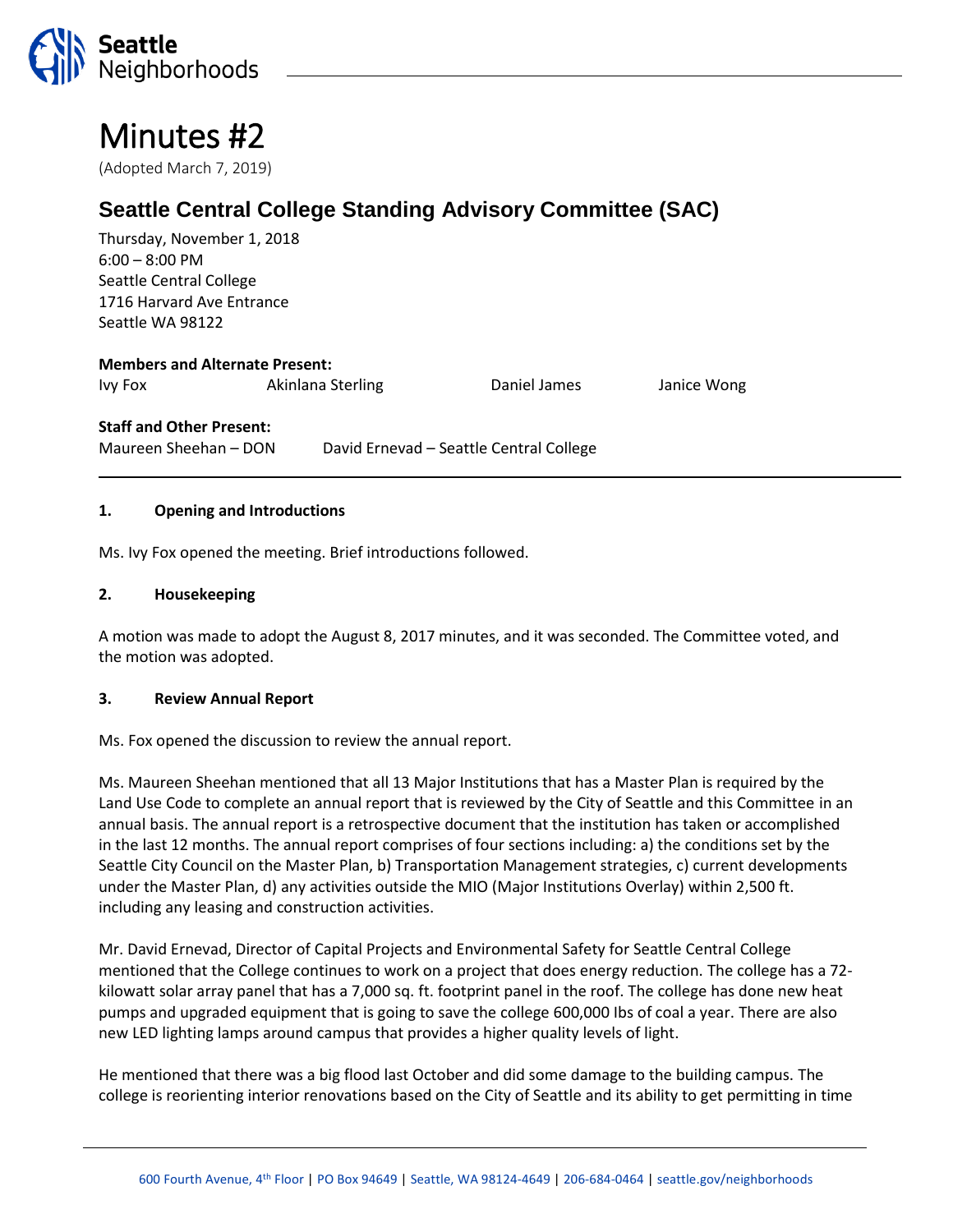from SDCI and the cost of construction. The college struggles to keep up on the funding and was unable to complete a huge library renovation that was planned instead the college decided to move on improving the restrooms in the buildings.

#### **Minor Amendment Request**

The college filed for a minor amendment to the Master Plan. The amendment is to reduce the parking requirement for the college in the Master Plan. The MIMP was approved in 2002, and the parking requirements for the college was very high. The City has done several studies and the college has done a parking demand analysis, and it is the opinion that because of location and hub the college is located including light rail, surface rail, and bus lines in the area that there were several parking vacancies within the parking garage.

The college filed for a minor amendment and was not sure to move forward with it since the college is also facing a potential need to create a new Master Plan. The life span of a Master Plan is 10 years, and the college is coming at 16-20 years and it maybe best to move forward and have a new Master Plan.

Ms. Sheehan commented that this Committee has a role in the recommending a minor amendment. If the college does move forward with a minor amendment, this Committee would review the minor amendment in a meeting and will come back to decide whether to recommend, not recommend or recommend with conditions to the minor amendment. The Committee's recommendation will be forwarded to SDCI who will make the final decision.

If the College decides to go through a new Master Plan, this Committee would dissolve, and it would become a different committee with a different time commitment as far as meetings. She noted that she will keep the Committee up to date on what the College decided to choose.

Mr. Ernevad commented that it would cost the College about \$2-3 million dollars to proceed with a new Master Plan. The cost includes lawyer fees, an extensive staff including architectural consultants, design and transportation professionals to study the feasibility of having a new Master Plan. He mentioned that he spoke with Ms. Carly Guillory of SDCI who is responsible for approving or rejecting the minor amendment request.

Mr. Ernevad consulted with SDCI about moving forward with a minor amendment or having a new Master Plan, and SDCI suggested this Committee review the document and make a recommendation. Mr. Ernevad noted that they entered a contract to begin the MIMP submission, and the college is in the process of gathering information and he hopes for board approval January 2019. He will submit a notice of intent to the City in the first quarter of 2019 to proceed with the MIMP rewrite.

Ms. Sheehan will send a document package over email to the Committee to review and schedule the next meeting to discuss and make a recommendation. She added to forward her any questions or clarifications they may have after reviewing the package.

Mr. Ernevad mentioned that he is including the parking demand study that was completed on behalf of the college in response to the correction letter from SDCI who prior to approving the minor amendment requests want to have a parking demand studies completed.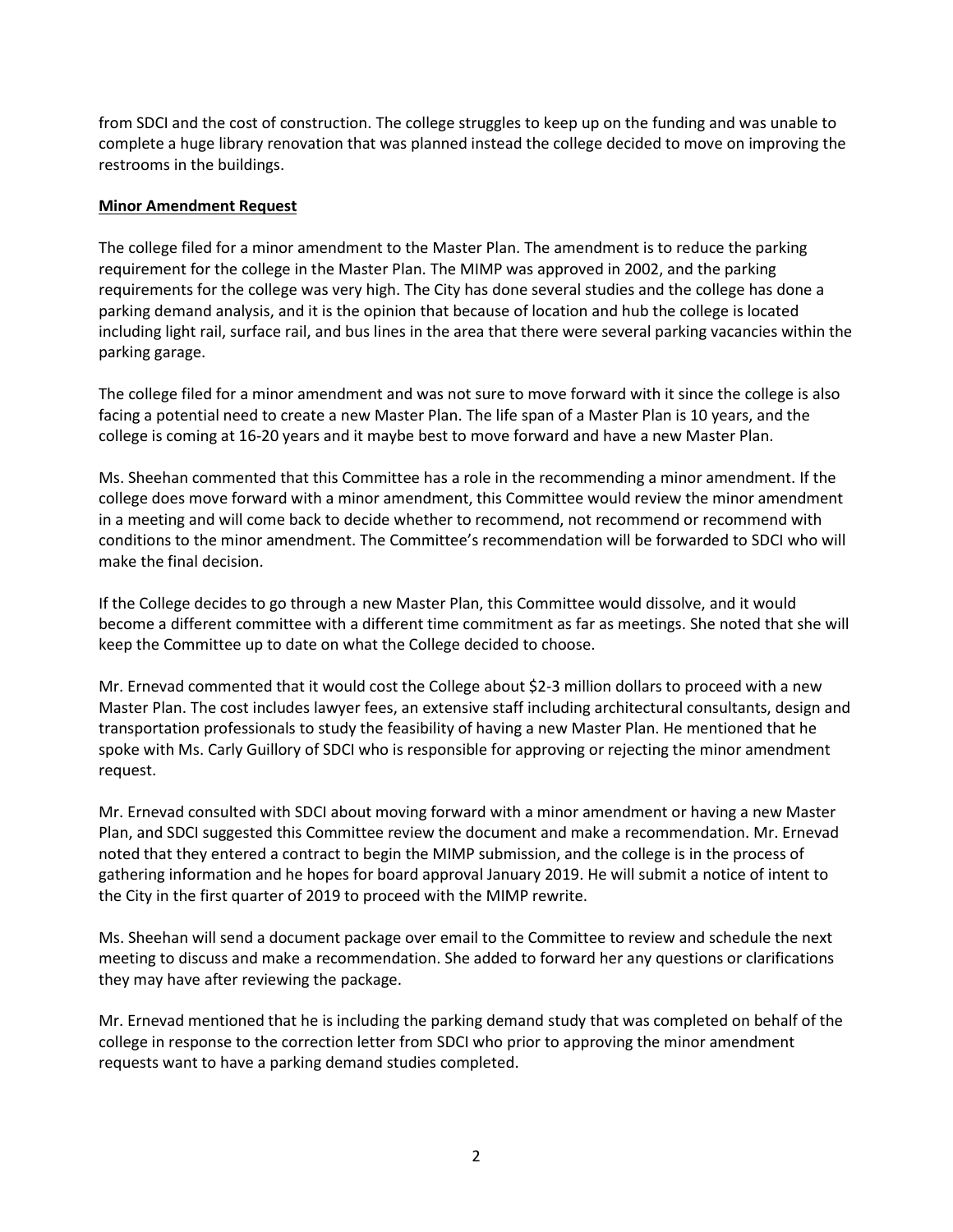Mr. Ernevad discussed considerations for modifying the MIMP boundary to eliminate buildings at the corner of Pine and Broadway that would likely go to Capitol Hill Housing. There was some thought about building affordable student housing and it is currently exploring if student housing can be built on top of a parking garage. Preliminary studies indicate that the housing could accommodate 450 beds.

The College's SOV rate is at 34% and the goal is 50%, well below the target. He added that Mr. Jeff Keever, transportation management coordinator, plays an important role in making sure that the college is meeting the SOV goals through different transportation programs. Ms. Sheehan mentioned about the CTR (Commute Trip Reduction) program survey that every Major Institution does and goes out every other year to gather feedback from all employees and staff on how they get to and from their work and shares it with the state. Each institution has a goal that they should be meeting.

Mr. Ernevad noted that the Colleges are using incentives to gather more participation to complete the survey and Mr. Keever is responsible in developing the different programs that were summarized in the transportation management plan section of the annual report.

He highlighted the energy projects completed around the campus including internal system infrastructure upgrades as well as the canopy at the Fine Arts are going to be completed.

A comment was made if there was an arts district overlay designation around the campus area, and Ms. Sheehan noted that she will get back on the definition of an arts district and any implications.

Mr. Ernevad noted that there will be landmark designations for some of the campus buildings. He added that the college approved a \$26 million renovation of the Broadway Performance Hall which includes a library expansion and a two-story skybridge coming from the hall to the Broadway Edison Building. Mr. Ernevad mentioned that the skybridge is going on a private property and not in a public right of way.

Mr. Ernevad concluded that there were no changes within the 2,500 ft. of the MIO.

#### **4. Public Comments**

Ms. Sheehan opened the discussion for public comments. There were no public comments.

#### **5. Committee Deliberation**

Ms. Fox opened the discussion for committee deliberation.

She commented that the next steps will include reviewing the proposed minor amendment plan and inviting Mr. Keever at the next meeting to present his perspective on the transportation management.

Ms. Sheehan commented that she will schedule the next meeting after the holidays and she will reach out in January to schedule the next meeting. She added that she will send the documents electronically and she will provide any updates about the minor amendment and a new Master Plan. She remined the committee that any discussion or decision should be happening at this meeting because it is an open public meeting.

Mr. Ernevad asked if there is a criterion on what a minor versus a major amendment is and the process on how to make any recommendations, and Ms. Sheehan mentioned that she will provide the information the Committee.